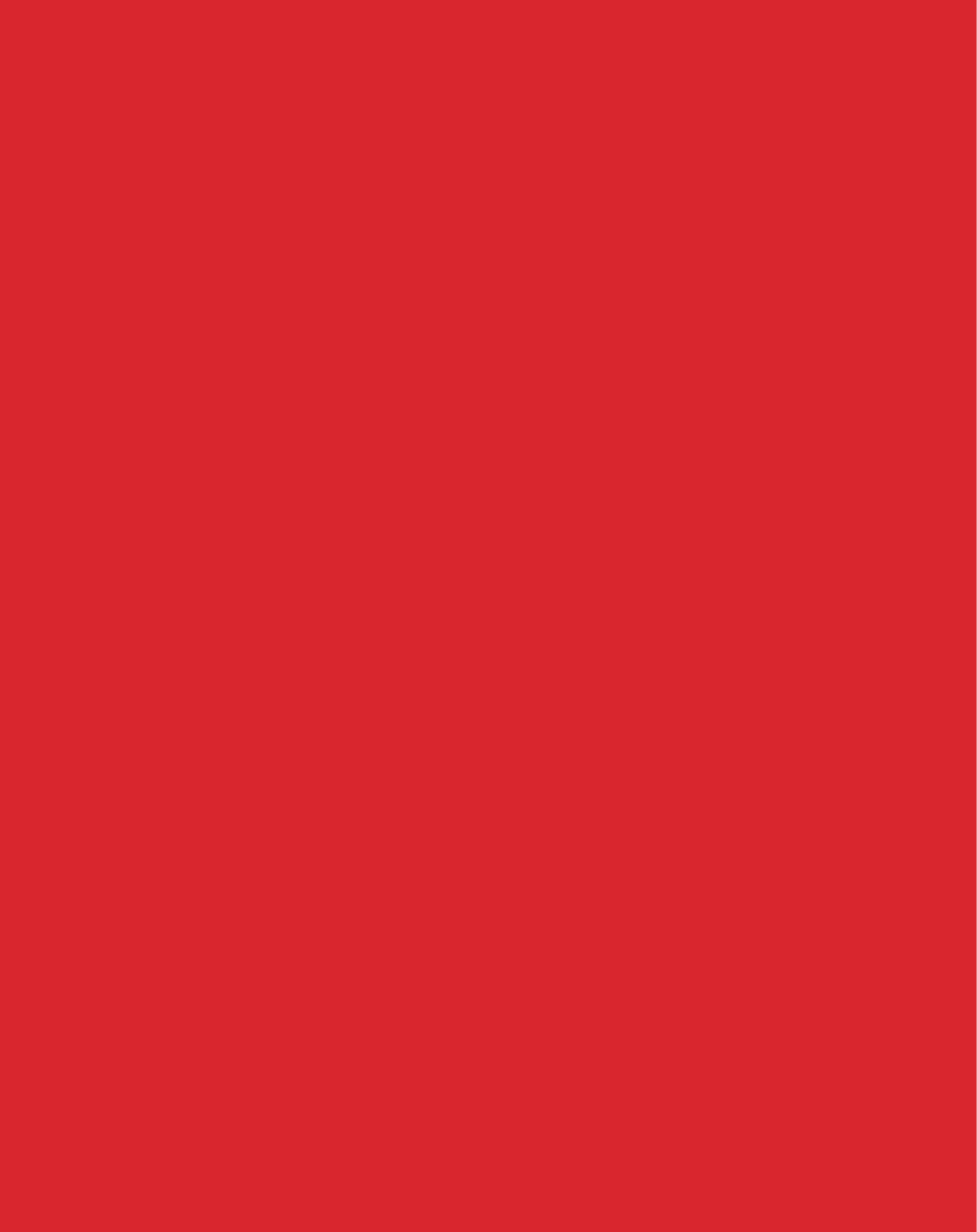

### **Realizziamo soluzioni tailor made su specifiche esigenze tecniche,**

che spaziano da un nuovo progetto, ad un ampliamento o una manutenzione di un impianto esistente, tramite la rivoluzionaria acquisizione completa del controllo di processo sulla linea di smalteria.

Il nostro concetto di Linea di Smalteria 4.0 è quello di creare una struttura che permetta al cliente di capire l'esatto andamento della produzione e la necessità di attuare modifiche, oltre ad incrementare la produttività, basandosi sui DATI.

### *We fulfil tailor made solutions according to any specific technical needs,*

*that vary from a brand new project to an expansion or a maintenance of an existing plant, through the revolutionary complete acquisition of the glazing line control process. Our concept of 4.0 Glazing Line is the setting up of a structure which allows the final customer to comprehend the precise production progress and the necessity to realize the due changes, as well as to increase the productivity on the basis of the real DATA.*



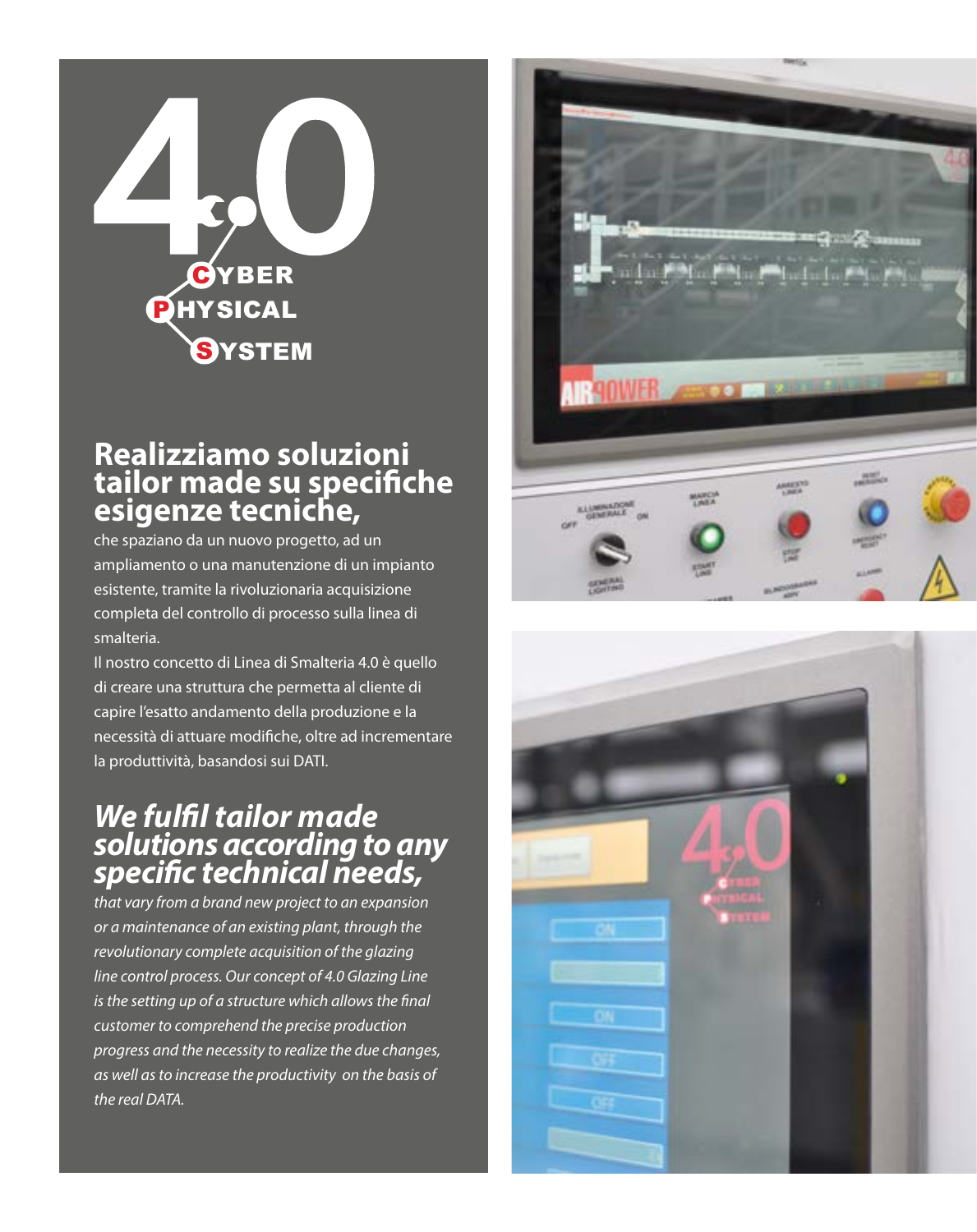**Analisi in tempo reale delle informazioni/** *Streaming big data analytics* **Assistenza/** *Assistance*

**Incremento produttività Riduzione costi Ottimizzazione prodotto finale (0 scarti, 1° scelta)**

*Increase productivity Cost reduction Final product optimization (0 waste, 1st choice)*



Costante rilevamento e previsione di anomalie nei flussi di dati in tempo reale provenienti da sensori IoT.





*Constant detection and anomalies forecast in relation to the data flows coming from the IoT sensors.*



Assistenza remota coordinata per ridurre al minimo i tempi di ripartenza a seguito di guasti improvvisi.

*Coordinated remote assistance to minimize the start over timings because of sudden break-downs.*

**Registro delle variabili**





**Controllo di processo**

**Flessibilità** *Flexibility*

**Efficienza**

*Efficiency*



 *Reduce the time of intervention operations, detected of the alarm cause and the possible solution of the problem.*

 *Assuring the consumption gauging and the waste detection.*

Controllo del processo produttivo tramite Airpower Glazing Line Supervisor *Control of the production process through Airpower Glazing Line Supervisor*

# Airpower Glazing Line Supervision

Introduciamo l'innovativo sistema di acquisizione dei dati fondamentali della linea di smalteria e delle macchine presenti in essa. Grazie ad AirPower Glazing Line Supervision, siamo in grado di offrire al cliente una visione completa della situazione passata/presente/futura del processo produttivo smalteria.

 Rilevazione dell'OEE (Overall Equipment Effectiveness) di linea e di ogni singola macchina

 Dati e report di produzione su turni giornalieri/ settimanali/mensili

 Tempo di cambio formato ridotto ai minimi termini grazie al cambio ricette connesso ed automatizzato

 $\sqrt{\frac{1}{2}}$ Manutenzione preventiva

 Riduzione dei tempi di intervento, rilevazione dell'origine dell'allarme e individuazione della possibile soluzione

◆ Misurazione dei consumi e monitoraggi degli sprechi.

*We introduce the innovative acquisition system of the fundamental data of the glazing line and of the single machines operating along the line. Thanks to AirPower Glazing Line Supervision, we may provide the final customer with a complete past/present/future vision of the working situation.*

 *Check the glazing line OEE (Overall Equipment Effectiveness), further to the OEE of any single machinery.*

 *Production data and report related to the daily/weekly/ monthly shifts.*

 *The size change time is reduced to the minimum thanks to the connected and automated working recipe change*

 *Precautionary maintenance*

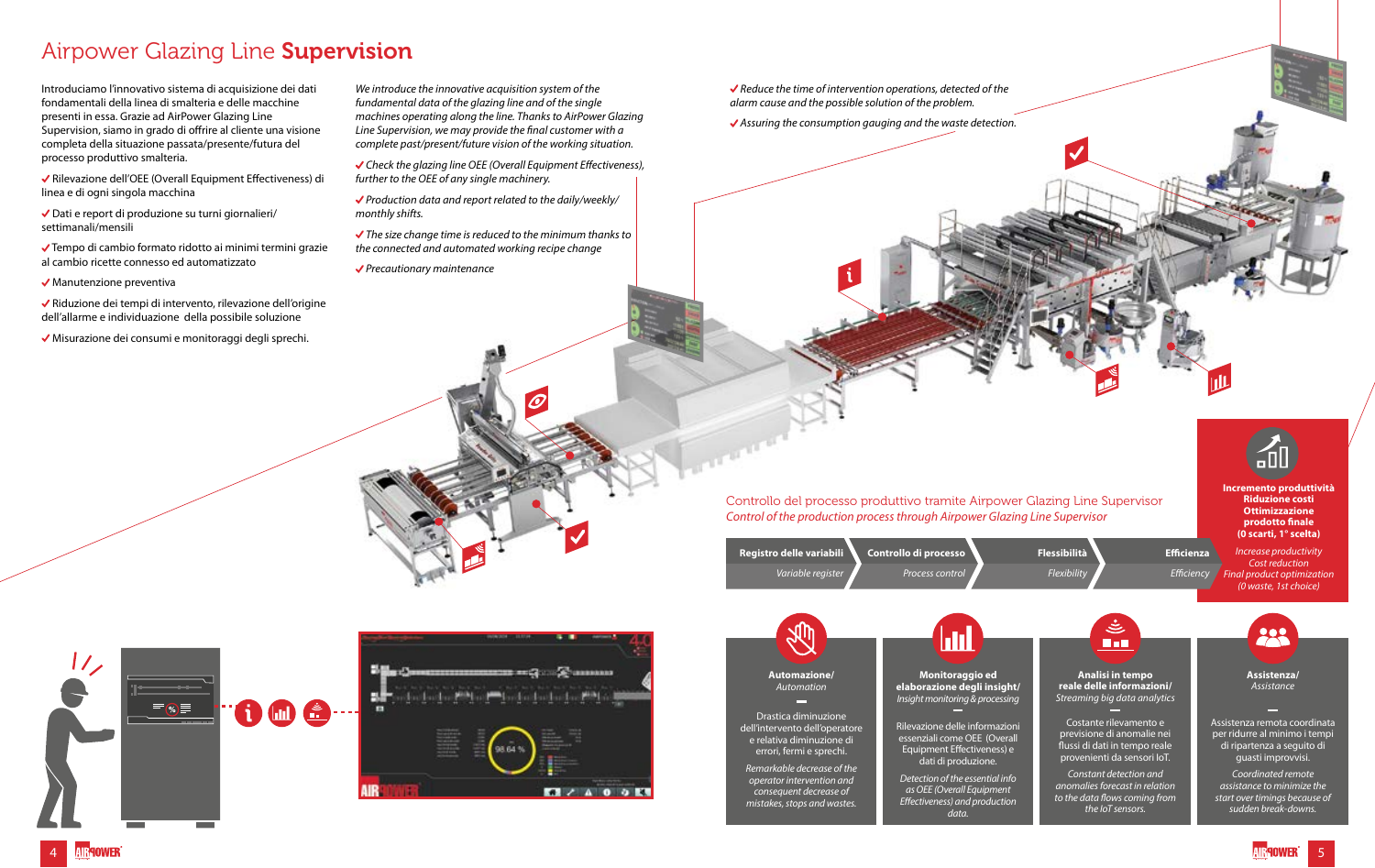Brushless Motors



Motors





### **Base PLC** 4.0 Glazing Line Software Interface



### Glazing Line Software Interface



|                                                      | Base                     | <b>PLC</b>               | 4.0               |
|------------------------------------------------------|--------------------------|--------------------------|-------------------|
| Inverter                                             | 1,1 KW                   | 1,1 KW                   | 1,5 KW            |
| Keyboards                                            | electromechanical        | 7 segments display       | 3,5" touch-screen |
| <b>PLC</b>                                           | $\qquad \qquad$          |                          |                   |
| Recipes                                              |                          |                          |                   |
| Main panel HMI                                       | $\overline{\phantom{a}}$ | 7"                       | 21"               |
| Keyboards alarm show                                 | $\overline{\phantom{a}}$ | $\overline{\phantom{a}}$ |                   |
| AirPower algorithm, SMART management of glazing line | $\overline{\phantom{a}}$ | $\overline{\phantom{0}}$ |                   |
| Remote assistance                                    | $\overline{\phantom{a}}$ | $\overline{\phantom{0}}$ |                   |
| Interconnection to factory supervisor                | $\overline{\phantom{a}}$ | e                        | e                 |
| Air Power Live DATA STREAMing                        | $\overline{\phantom{0}}$ | G                        | Œ                 |
| AirPower Glazing Line Supervision                    |                          |                          | Œ.                |

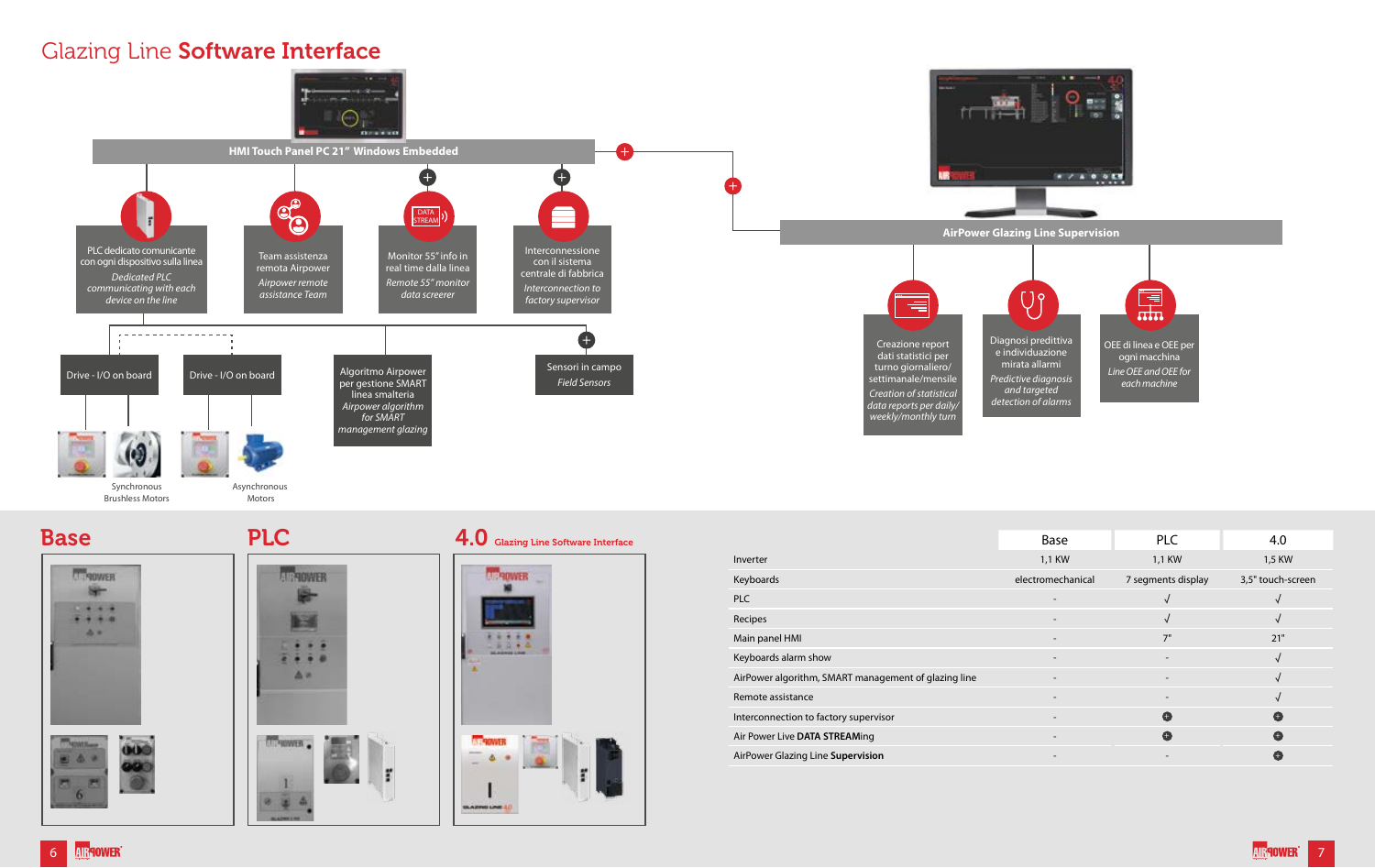Report di ogni preparazione/ciclo produzione

 $\equiv$ 

*Report of every preparation/ production cycle*

*product*

開

OEE per ogni macchina *OEE for each machine*







### Densino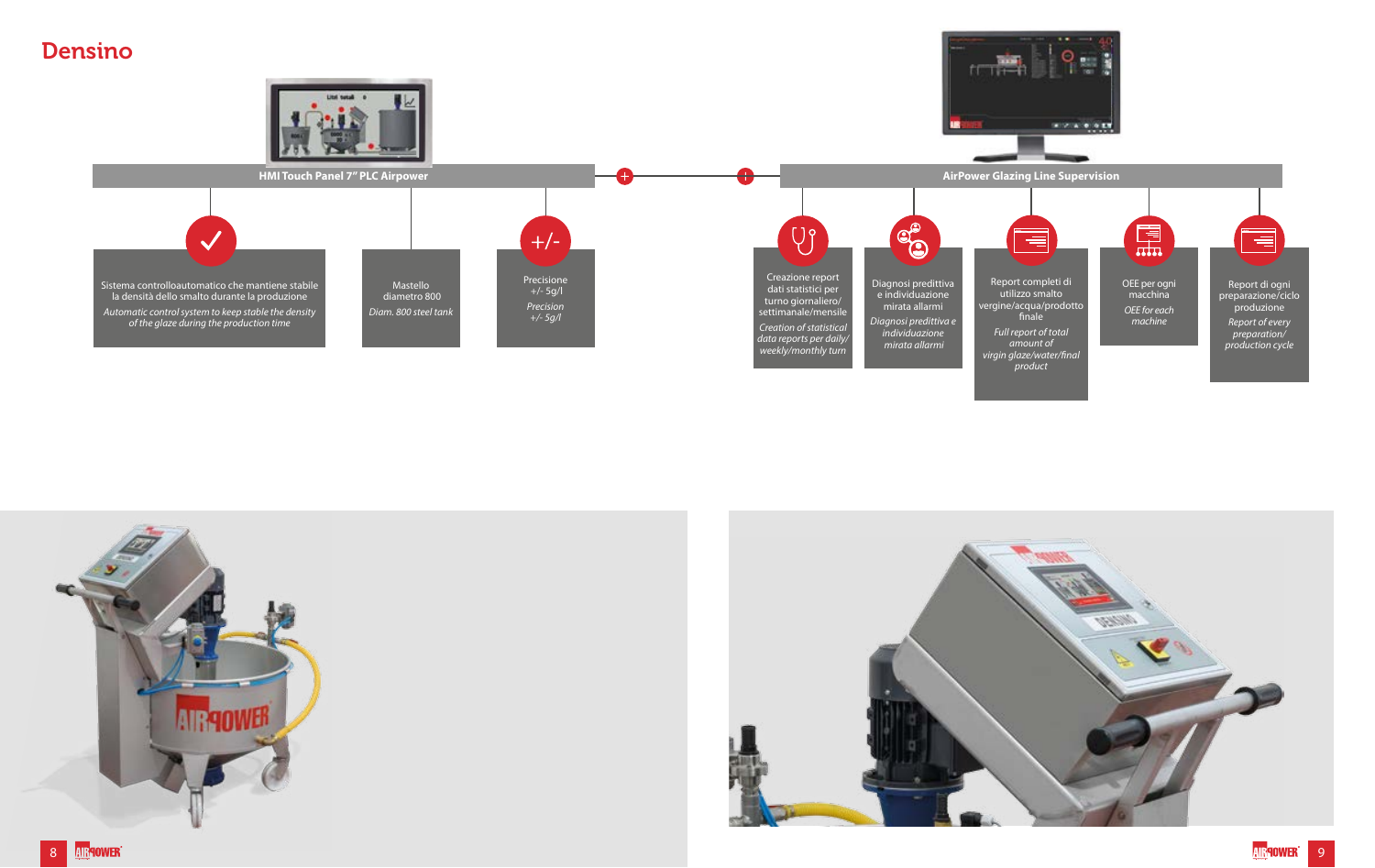



### Addstation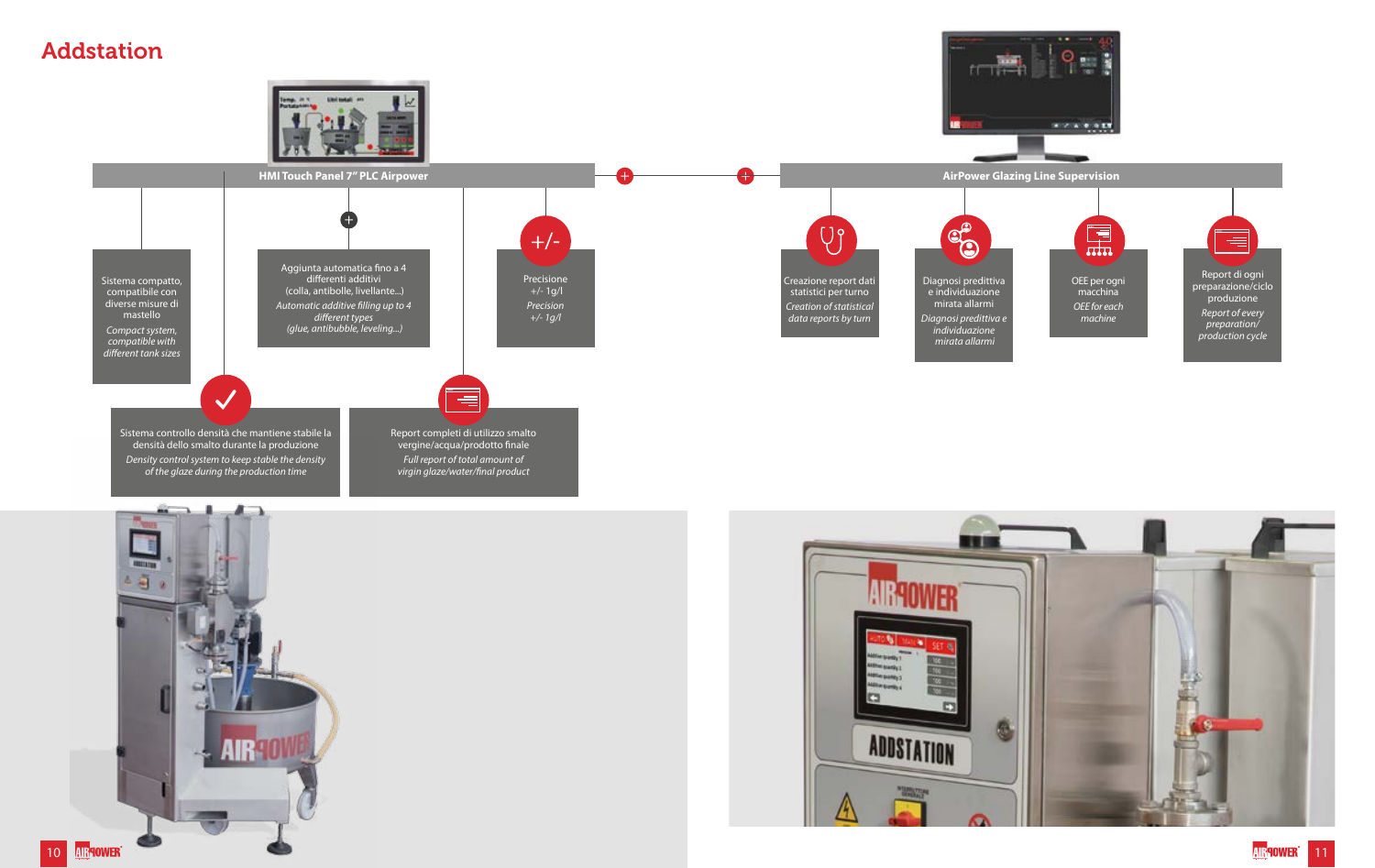### Complete Line Rapid Wash

# Rapid wash



 $\circ$ 

**AIR ROWER** 

o



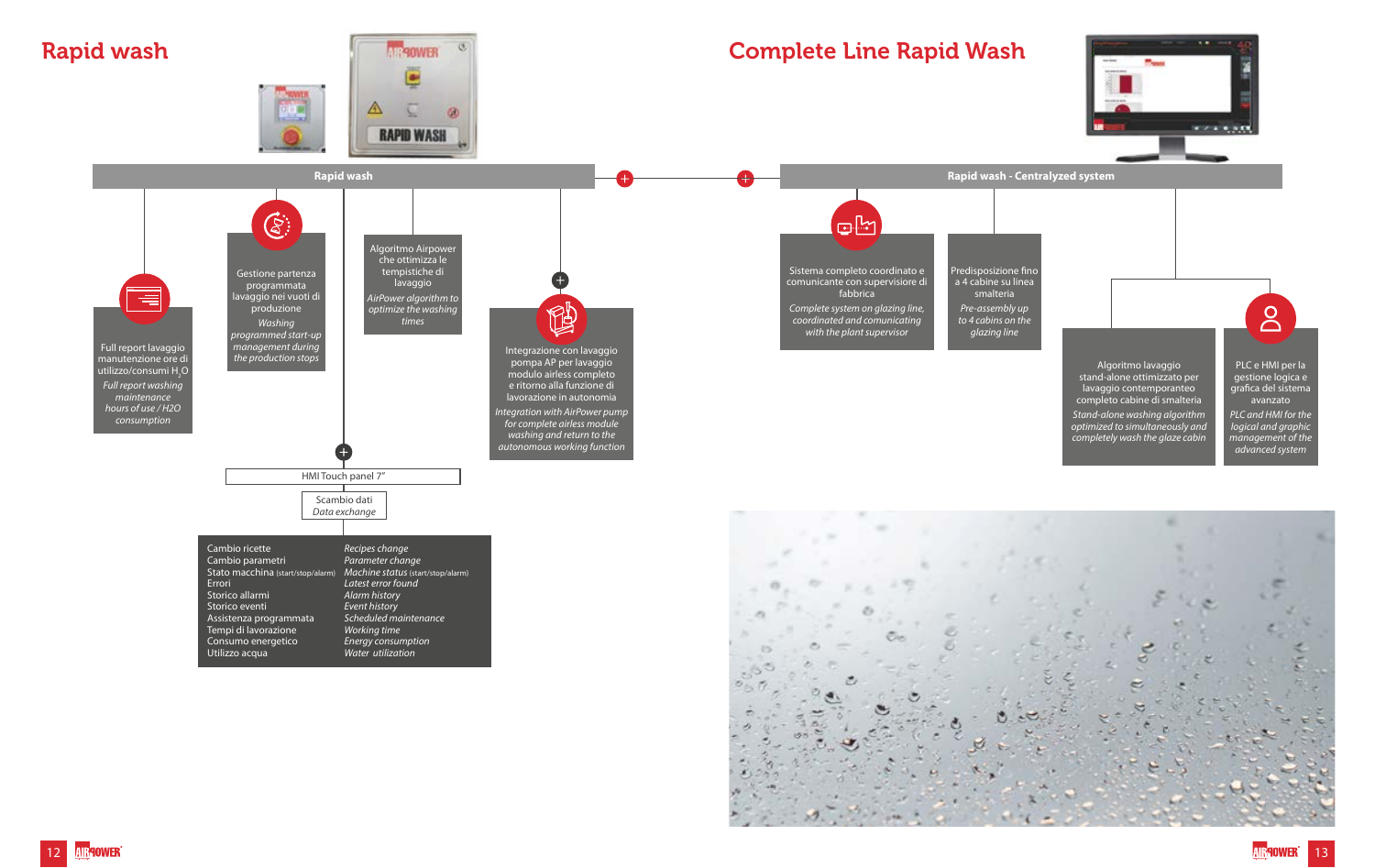# Slim cover fast













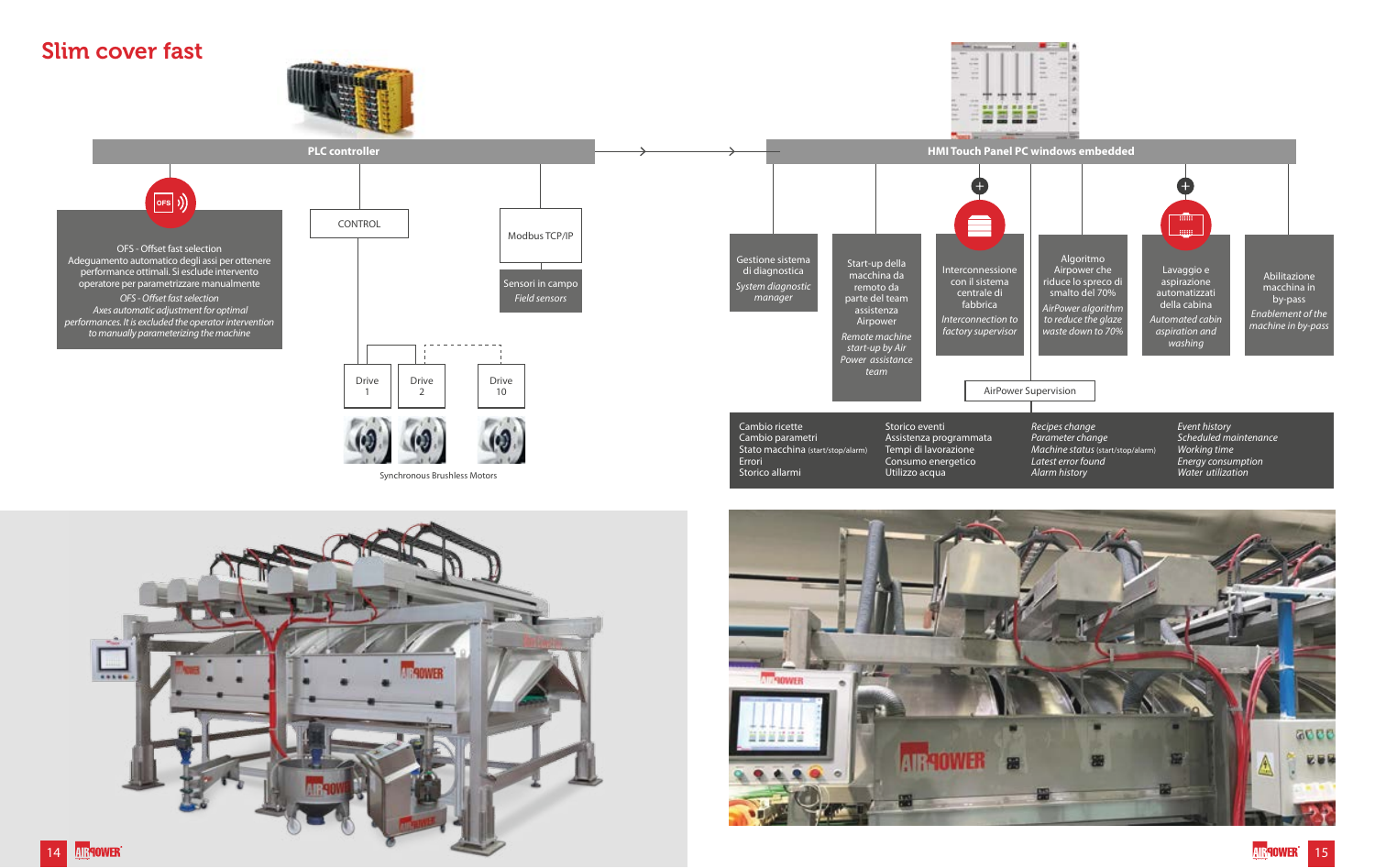# DATA STREAMing



|                                    | Control Unterface                   |                         | <b>PRESS</b>   |
|------------------------------------|-------------------------------------|-------------------------|----------------|
| <b>PRODUCTION: WHITE_1200X1200</b> |                                     |                         | <b>DRIER</b>   |
|                                    | <b>EFFICIENCY:</b>                  | 93%                     | <b>GLAZING</b> |
|                                    | MQ INPUT:                           | 11851                   | <b>DIGITAL</b> |
| 事罰                                 | <b>MQ OUTPUT:</b>                   | 11035                   | <b>POWDER</b>  |
|                                    | <b>INPUT TEMPERATURE:</b>           | $123^\circ$ C           | FAST           |
| W                                  | <b>RUN TIME</b><br><b>STOP TIME</b> | 7852.59.48<br>251 24 41 | <b>LOADING</b> |
|                                    | 30/08/18<br>alue                    | 16:54:58                |                |

### Monitor 55" che rappresenta in live streaming:

- ◆ Stato delle macchine presenti in linea.
- $\sqrt{mq}$  input e mq output
- $\blacktriangledown$  efficienza della linea espressa in %
- $\checkmark$  ricetta in lavorazione
- temperatura delle piastrelle in ingresso linea (opzionale)
- tempo di marcia della linea
- tempo di stop della linea
- 55" Monitor, which displays in live streaming.
- $\checkmark$  Status of the machinery working along the line.
- $\checkmark$  Input sqm. and output sqm
- $\blacktriangleright$  Efficiency of the line expressed in %.
- ◆ Operating recipe
- $\checkmark$  Tile temperature at the line entry (optional)
- $\checkmark$  Line running time
- $\checkmark$  Line stop time

# AirPower Live **Lines** Linee complete di smalteria **Complete Glazing Lines**











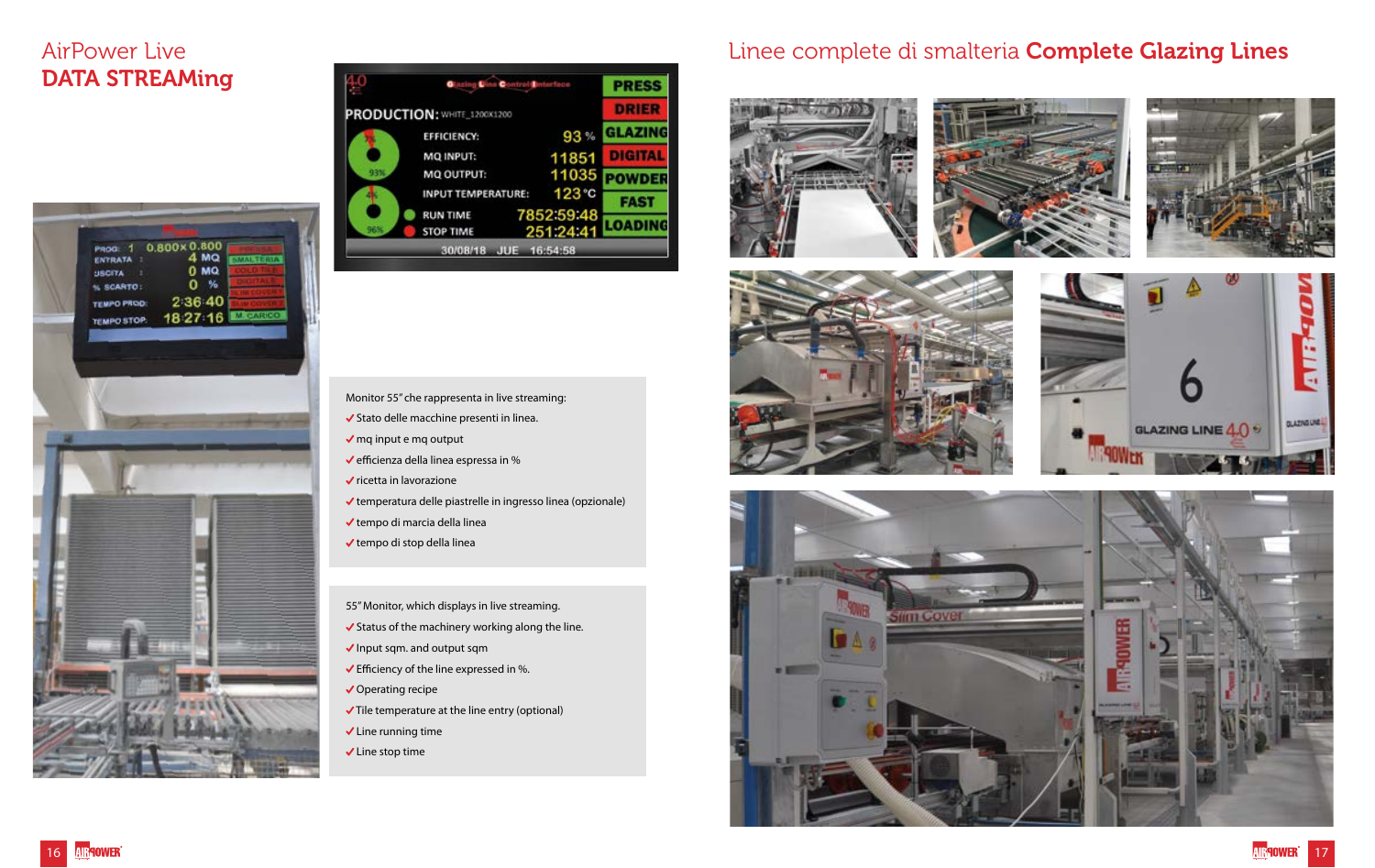# Note/ Notes



Printed in Italy 09/18 Printed in Italy 09/18